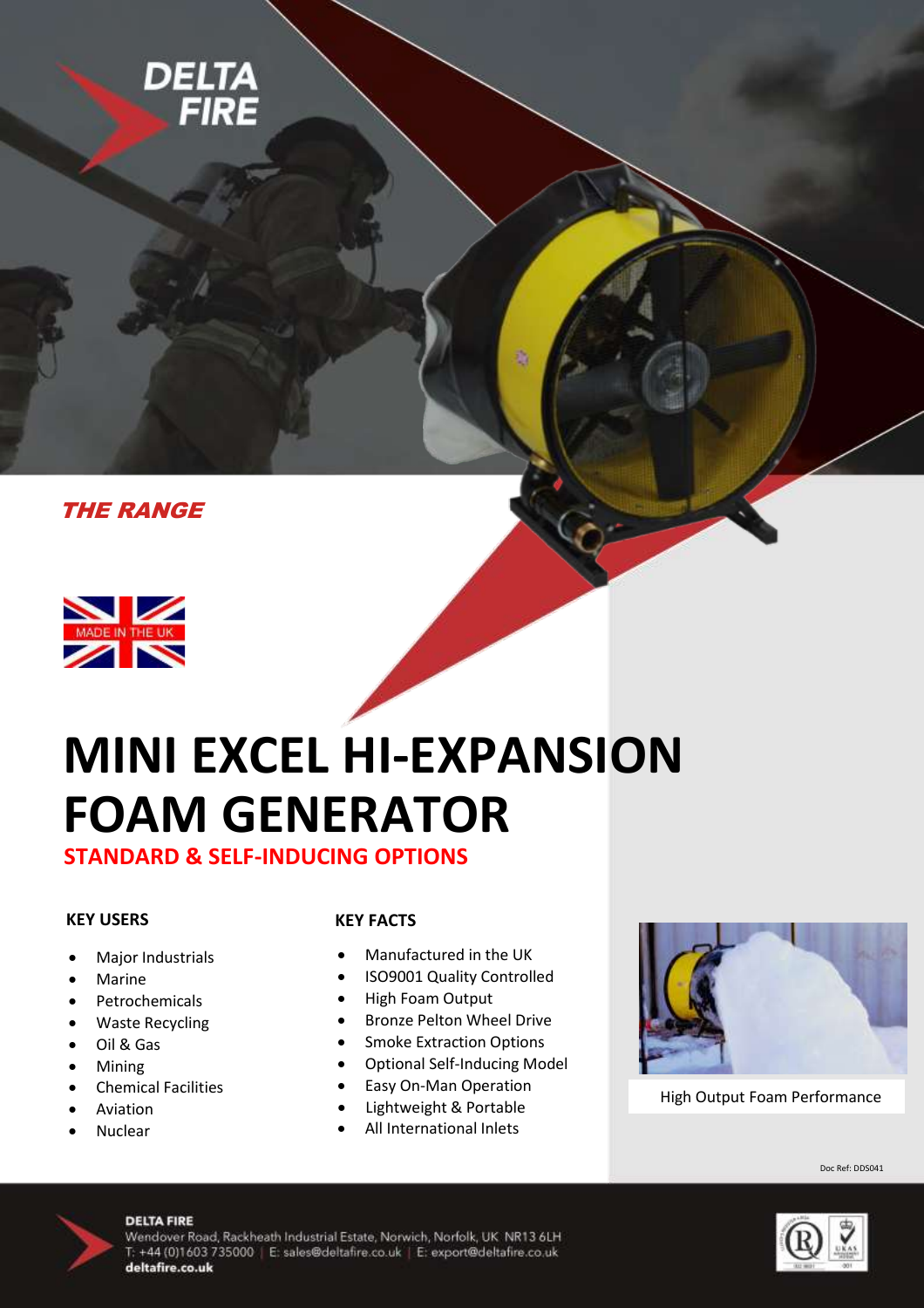## GENERAL DESCRIPTION

The **Mini Excel High Expansion Foam Generator** is an extremely lightweight, one-man portable generator that is available in a choice of either Standard models, designed for use in conjunction with In-Line Foam Inductors (such as the Delta Z225) or in a Self-Inducing format designed to induce foam direct from the drum. Both options simply require a pressurized water supply and synthetic foam concentrate to operate. Powered by a bronze pelton wheel, the Mini Excel is capable of producing very large volumes of hi-ex foam very quickly and extremely efficiently.

Manufactured in the UK, the Mini Excel is available with either Hi-Viz Yellow or International Orange glass fibre reinforced case, corrosion resistant pipework, gunmetal pelton wheel and nylon foam net (fixed nets also available). An optional 30m expandable polythene foam ducting is also available allowing the operator to duct foam onto the risk from a safe distance. A dual purpose model (SI/SE) is available with the additional capability of extracting smoke via a 6 metre length of red smoke extraction ducting. Optional stainless steel Mini Excels, suited to harsh environments, are included within the range.

| Product          | Model                            | Inlet               | <b>Body</b>      | Water     | Foam      | %              | Foam      | Foam       |
|------------------|----------------------------------|---------------------|------------------|-----------|-----------|----------------|-----------|------------|
| Code             |                                  |                     | Material         | Flow      | Usage     |                | Expansion | Production |
|                  |                                  |                     |                  | L/Min     | L/Min     |                |           | $m^3/M$ in |
| FEP311026        | Mini Excel                       | 1%" BSP             | <b>GRP</b>       | 5 bar-225 | 5 bar-4.5 | $\overline{2}$ | 5 bar-400 | 5 bar-90   |
|                  |                                  | Male                |                  | 6 bar-247 | 6 bar-4.9 |                | 6 bar-425 | 6 bar-105  |
|                  |                                  |                     |                  | 7 bar-265 | 7 bar-5.3 |                | 7 bar-450 | 7 bar-119  |
| FEP321026        | Mini Excel SI                    | 1½" BSP             | <b>GRP</b>       | 5 bar-225 | 5 bar-4.5 | $\overline{2}$ | 5 bar-400 | 5 bar-90   |
|                  | (Self-                           | Male                |                  | 6 bar-247 | 6 bar-4.9 |                | 6 bar-425 | 6 bar-105  |
|                  | Inducing)                        |                     |                  | 7 bar-265 | 7 bar-5.3 |                | 7 bar-450 | 7 bar-119  |
| FEP381026        | Mini Excel SE                    | 1½" BSP             | <b>GRP</b>       | 5 bar-225 | 5 bar-4.5 | $\mathcal{P}$  | 5 bar-400 | 5 bar-90   |
|                  | (Smoke                           | Male                |                  | 6 bar-247 | 6 bar-4.9 |                | 6 bar-425 | 6 bar-105  |
|                  | Extraction)                      |                     |                  | 7 bar-265 | 7 bar-5.3 |                | 7 bar-450 | 7 bar-119  |
| FEP331026        | Mini Excel                       | 1½" BSP             | <b>GRP</b>       | 5 bar-225 | 5 bar-4.5 | $\overline{2}$ | 5 bar-400 | 5 bar-90   |
|                  | SI/SE                            | Male                |                  | 6 bar-247 | 6 bar-4.9 |                | 6 bar-425 | 6 bar-105  |
|                  |                                  |                     |                  | 7 bar-265 | 7 bar-5.3 |                | 7 bar-450 | 7 bar-119  |
| FEP361000        | Mini Excel SI                    | 1½" BSP             | <b>Stainless</b> | 5 bar-225 | 5 bar-4.5 | $\overline{2}$ | 5 bar-400 | 5 bar-90   |
|                  | (Self-                           | Male                | Steel            | 6 bar-247 | 6 bar-4.9 |                | 6 bar-425 | 6 bar-105  |
|                  | Inducing)                        |                     |                  | 7 bar-265 | 7 bar-5.3 |                | 7 bar-450 | 7 bar-119  |
| FEP371026        | Mini Excel                       | $\frac{1}{2}$ " BSP | <b>Stainless</b> | 5 bar-225 | 5 bar-4.5 | $\overline{2}$ | 5 bar-400 | 5 bar-90   |
|                  | SI/SE                            | Male                | Steel            | 6 bar-247 | 6 bar-4.9 |                | 6 bar-425 | 6 bar-105  |
|                  |                                  |                     |                  | 7 bar-265 | 7 bar-5.3 |                | 7 bar-450 | 7 bar-119  |
| <b>XFDME1019</b> | 30 metre Clear Polythene Ducting |                     |                  |           |           |                |           |            |

The Mini Excel is available with a wide choice of inlet fittings for compatibility to existing hose lines.

The Mini Excel is designed for all High Expansion total flood applications and particularly suited for use in warehouses, hangars, ship's holds, cable ducting, machinery spaces, waste recycling sites etc.

Water damage is minimised through expanding the foam between 400 and 450 times with air, producing effective and rapid extinction. The Mini Excel is powered by a gunmetal pelton wheel making it ideal for use in hazardous areas such as chemical process plants and mines. Many specialist applications such as the suppression of hazardous materials/vapours, blanketing LNG spill fires and tank inerting are also perfectly suited to the Mini Excel.